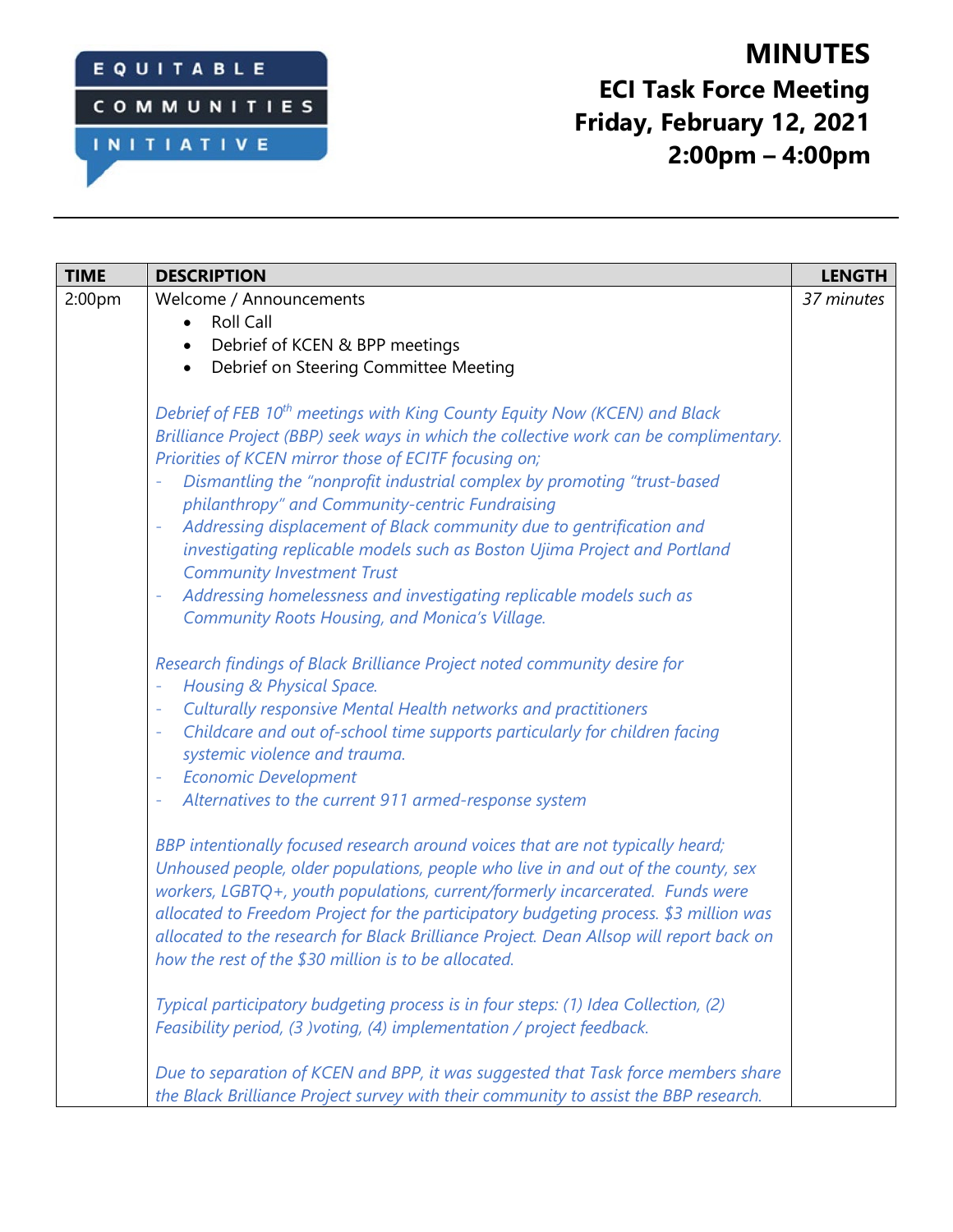| $2:37 \text{ pm}$ | Consensus Polls [for the record]                                                                | 12 minutes |
|-------------------|-------------------------------------------------------------------------------------------------|------------|
|                   | Recording meetings                                                                              |            |
|                   | <b>Core Priorities</b><br>$\bullet$                                                             |            |
|                   | <b>Black vs BIPOC</b>                                                                           |            |
|                   |                                                                                                 |            |
|                   | The Task Force voted against recording of Task Force meetings. 4 in favor & 13                  |            |
|                   | against.                                                                                        |            |
|                   |                                                                                                 |            |
|                   | The Task Force decided to table the "Black vs BIPOC" vote and first have Steering               |            |
|                   | Community reframe the question.                                                                 |            |
|                   |                                                                                                 |            |
|                   | Task Force suggested implementing parliamentary procedures for formalizing their                |            |
|                   | voting process moving forward.                                                                  |            |
|                   |                                                                                                 |            |
| 2:45 pm           | <b>Refining Core Priorities</b>                                                                 | 75 minutes |
|                   | Review detailed process timeline                                                                |            |
|                   | Problem definition                                                                              |            |
|                   | Comments from the 2/5/21 Jamboard session were synthesized and reviewed. It was                 |            |
|                   | evident that there is a need for the Task Force to be more specific in problem                  |            |
|                   |                                                                                                 |            |
|                   | identification and clearly distinguishing outcomes from recommendations.                        |            |
|                   |                                                                                                 |            |
|                   | While more refinement is needed, specific ideas began to emerge in the four core                |            |
|                   | priority areas:                                                                                 |            |
|                   |                                                                                                 |            |
|                   | <b>BIPOC Business Development &amp; Job Security:</b>                                           |            |
|                   | To coordinate affordable small business ownership with property ownership<br>$\bullet$          |            |
|                   | Programs to increase business space ownership and funds for bringing buildings                  |            |
|                   | up to code. Possibly coordinated with land acquisitions?                                        |            |
|                   | Establishing / supporting a PDA to create a long-term commitment from the city                  |            |
|                   | of Seattle.                                                                                     |            |
|                   | • Technical assistance support for small businesses.                                            |            |
|                   | Support / safety net for gig worker / entrepreneurs while being sure not to absolve             |            |
|                   | employers from their responsibility of providing gig workers with access to                     |            |
|                   | unemployment, health care, job security.                                                        |            |
|                   | Build awareness campaign about starting businesses & good, quality, family wage<br>$\bullet$    |            |
|                   | jobs and benefits.                                                                              |            |
|                   |                                                                                                 |            |
|                   | <b>Health Disparities:</b>                                                                      |            |
|                   | Perhaps invest to support and/or expand organizations such as AARTH / Got                       |            |
|                   | Green.                                                                                          |            |
|                   | Address the deficiency in the pipeline for culturally-representative practitioners<br>$\bullet$ |            |
|                   | in healthcare / invest in dedicated resources regarding jobs for the Black                      |            |
|                   | community in health field                                                                       |            |
|                   | Investigate partnering with UW & Mary Mahoney Project.<br>$\bullet$                             |            |
|                   | Support the work being done by local Black chefs to address health & wellness<br>$\bullet$      |            |
|                   | Create unified systems to connect food / health resources in the same way that<br>$\bullet$     |            |
|                   | Pierce County Coordinated Entry works to unify housing services for the                         |            |
|                   | homeless.                                                                                       |            |
|                   | Investigate Creative Advantage model.<br>$\bullet$                                              |            |
|                   |                                                                                                 |            |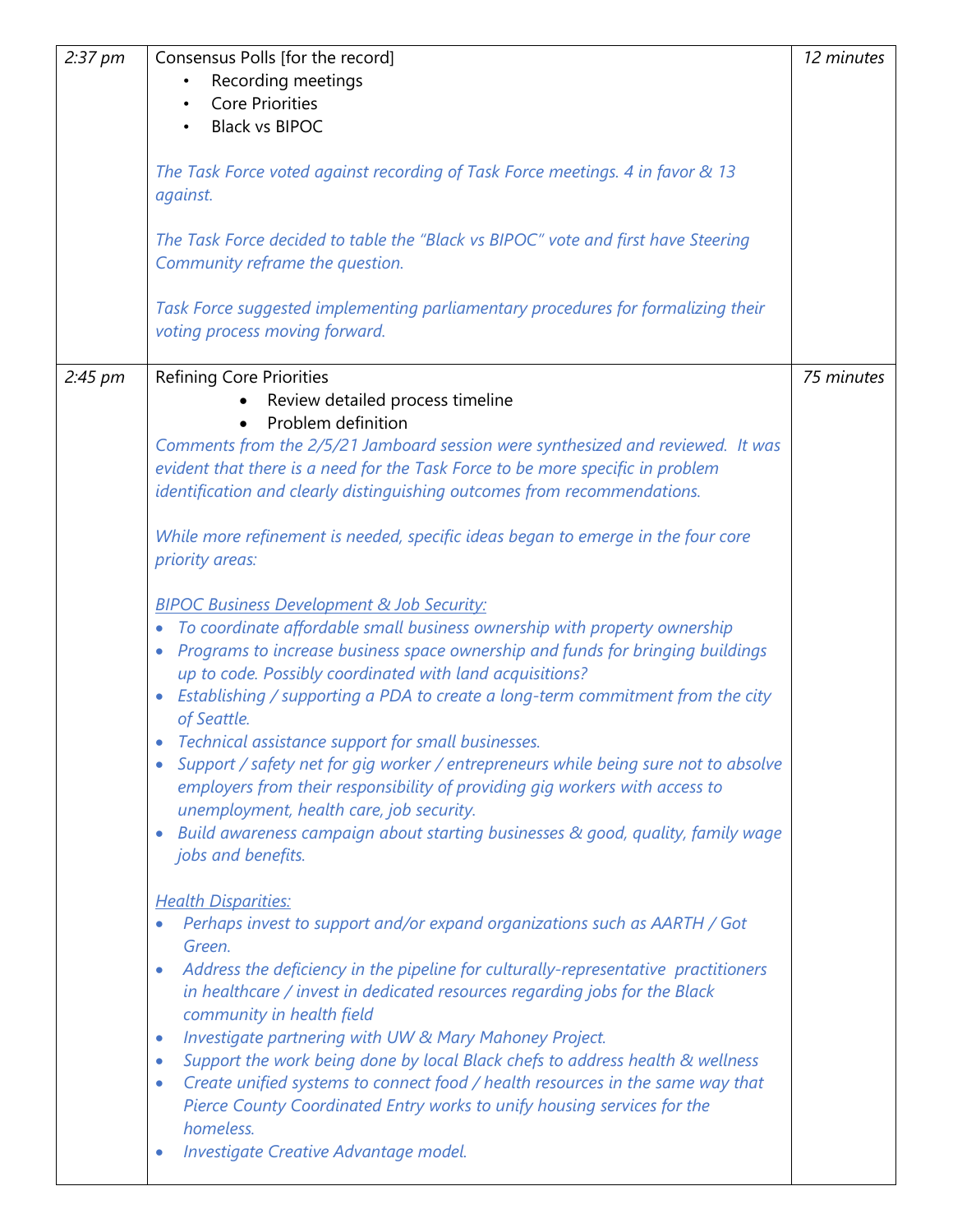|                    | <b>Affordable Housing:</b><br>Possibility of turning a family home into a "cultural hub".<br>Church spaces could be used to address housing issues - multi-purpose.                                                                                                 |  |  |
|--------------------|---------------------------------------------------------------------------------------------------------------------------------------------------------------------------------------------------------------------------------------------------------------------|--|--|
|                    | <b>Community Engagement Planning</b>                                                                                                                                                                                                                                |  |  |
|                    | Data collection instruments/methods<br>$\bullet$                                                                                                                                                                                                                    |  |  |
|                    | Task Force members tap into constituencies.<br>$\bullet$                                                                                                                                                                                                            |  |  |
|                    |                                                                                                                                                                                                                                                                     |  |  |
|                    | Moved to next meeting due to time constraints.                                                                                                                                                                                                                      |  |  |
|                    | Recap & Next Steps                                                                                                                                                                                                                                                  |  |  |
|                    | ECITF "pulse check" calls<br>$\bullet$                                                                                                                                                                                                                              |  |  |
| 3:50 <sub>pm</sub> | Task Force will be receiving regular 1:1 calls from Facilitation Team just as a<br>$\circ$<br>means of keeping "pulse" of individual ECITF members.<br>Andres will have final budgetary deadline by next Task Force meeting<br>$\circ$<br>$(2/19/21)$ .<br>$\Omega$ |  |  |
| 4:00 <sub>pm</sub> | Adjourn                                                                                                                                                                                                                                                             |  |  |

### Excused Absences:

- Sean Bagsby
- Michelle Merriwether
- Mahanaz K. Eshetu
- Beto Yarce (left one hour early).
- Pastor Williams (arrived one hour late).
- Steven Sawyer (arrived one hour late)

## Links Shared;

- [https://www.king5.com/article/news/health/uw-school-of-nursing-creates-center-for-antiracism](https://www.king5.com/article/news/health/uw-school-of-nursing-creates-center-for-antiracism-tackling-health-care-disparities/281-e700b0bd-0b2d-4af0-9eac-44dec74a4e77)[tackling-health-care-disparities/281-e700b0bd-0b2d-4af0-9eac-44dec74a4e77](https://www.king5.com/article/news/health/uw-school-of-nursing-creates-center-for-antiracism-tackling-health-care-disparities/281-e700b0bd-0b2d-4af0-9eac-44dec74a4e77)
- [https://www.creativeadvantageseattle.org](https://www.creativeadvantageseattle.org/)
- <http://www.investcit.com/>
- <https://www.ujimaboston.com/>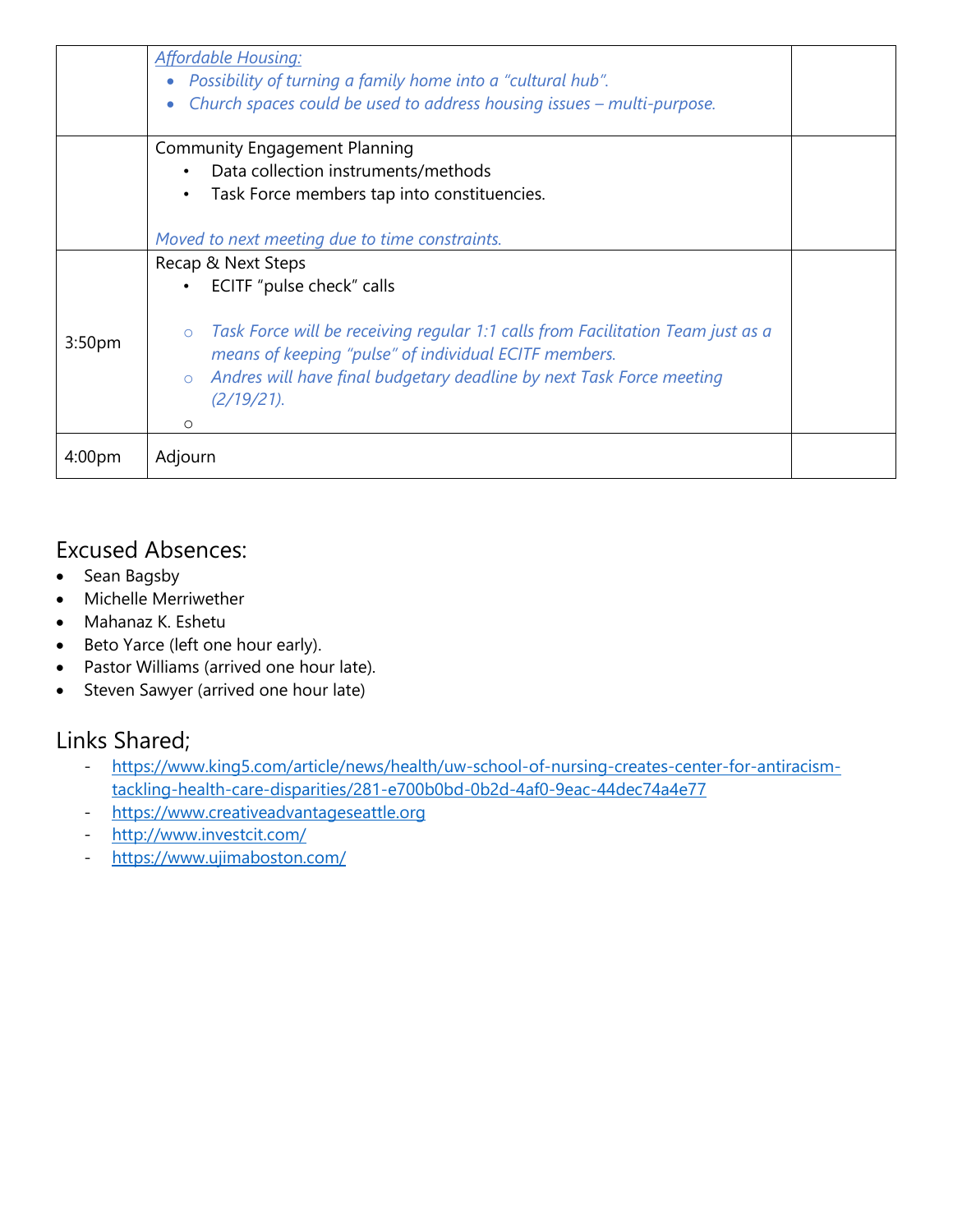# Process Timeline



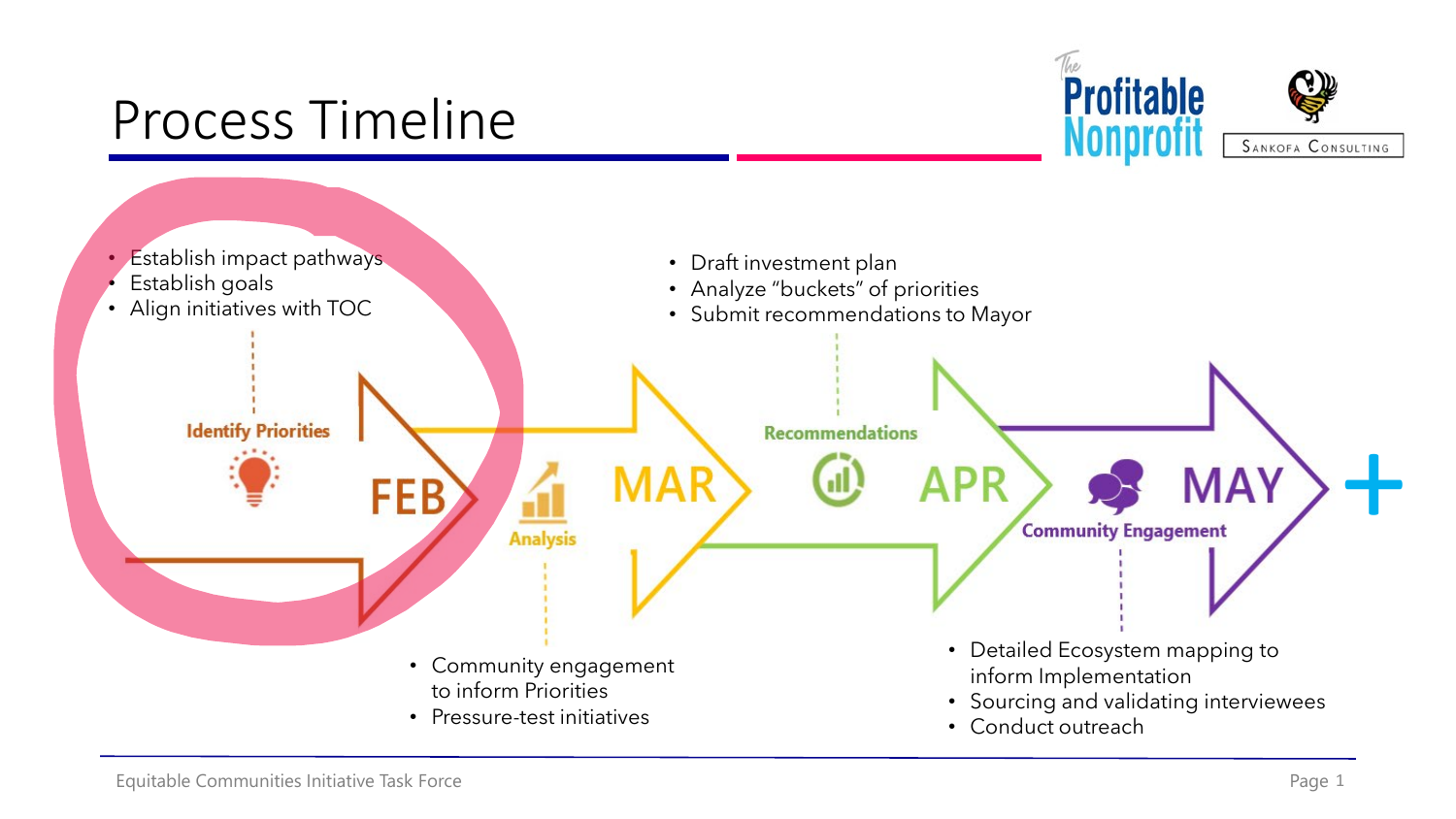# Facilitation Process Overview



Complete desk review

Identify and that inductional and a separated and a separated upon by task force

# **Focus on refining, deepening program levers and pressure test against core priorities**

- Confirm Guiding Principles and framework **(By Feb 19)**
- Confirm core priorities with rationale for each one **(By Feb 26)**
- Microsoft team to present on current data available / how best to use **(By March 5**)
- Confirm engagement plan; list of stakeholders; Input Instruments **(By March 5)**
- Validate/refine/update with community input
- Targeted City presentations on work currently underway to inform recommendations **(by March 12)**
- Vetting core priorities with community input **(by March 26)**
- Compilation and Synthesis of community input **(by April 2)**
- Draft and vet recommendations to city
- Implement remaining timeline activities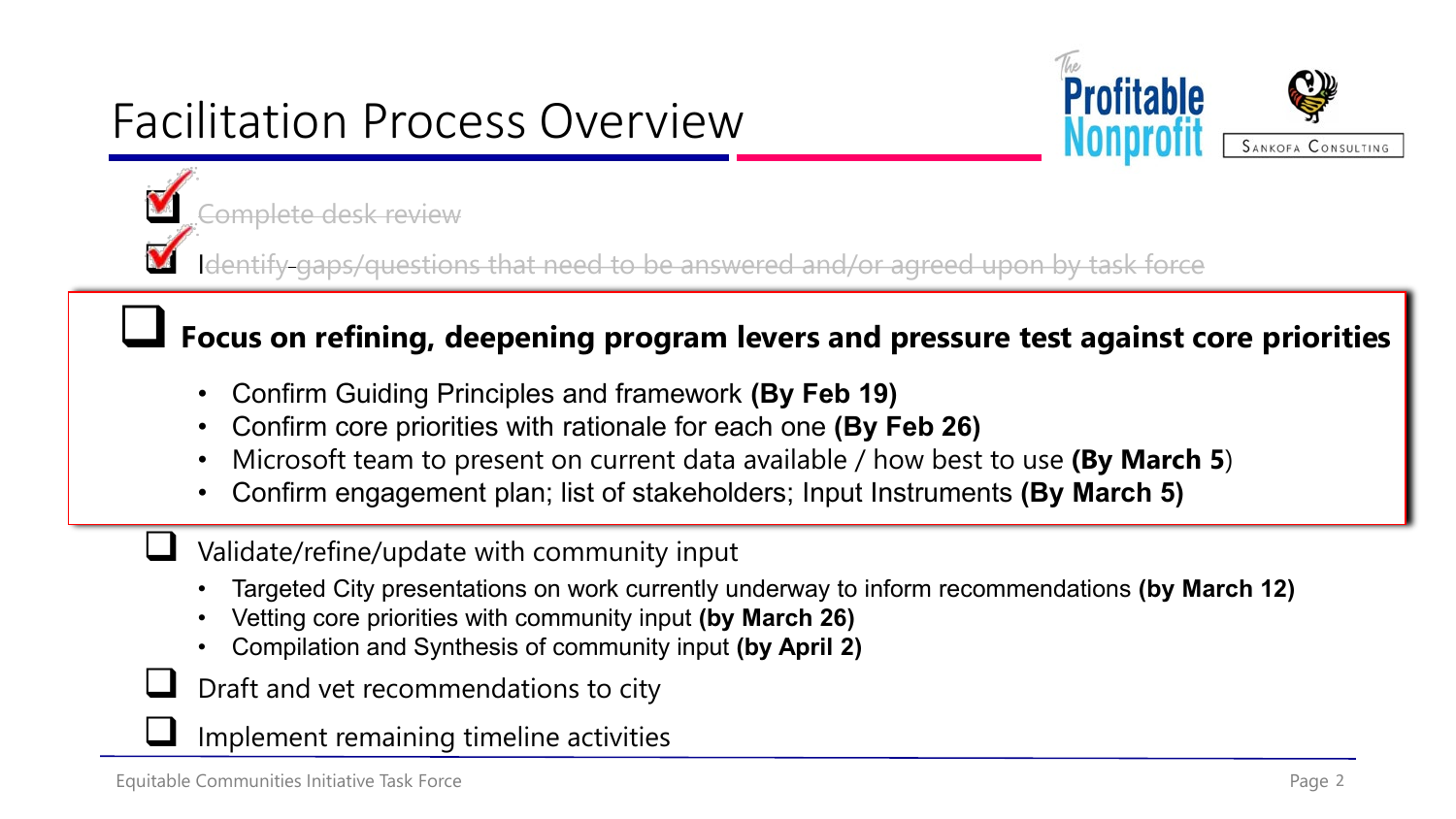### **BIPOC BUSINESS DEVELOPMENT & JOB SECURITY**

| <b>Investment Recommendation</b> |                                                                                                                                                                                                                                                                                               | <b>Problem(s) being addressed</b>                                                               | <b>Outcome(s)</b>                                                                                                                                    |  |  |
|----------------------------------|-----------------------------------------------------------------------------------------------------------------------------------------------------------------------------------------------------------------------------------------------------------------------------------------------|-------------------------------------------------------------------------------------------------|------------------------------------------------------------------------------------------------------------------------------------------------------|--|--|
|                                  | Enable Business Finance – Access to Capital (\$ & space)                                                                                                                                                                                                                                      |                                                                                                 |                                                                                                                                                      |  |  |
|                                  | Develop public land<br>Provide subsidies, flexible loan funds, grants for BIPOC business<br>startup and entrepreneurs<br>Get city to co-sign for leases<br>Programs to increase business space access/ownership                                                                               | Can't let predatory lenders<br>exploit BIPOC folks<br>Creative entrepreneurs and<br>gig workers | Access to affordable commercial<br>$\bullet$<br>business space/lease<br>Small business ownership<br>$\bullet$<br>coordinated with property ownership |  |  |
|                                  |                                                                                                                                                                                                                                                                                               | Enable BIPOC Businesses to Start-Up & Sustain Themselves (Thriving!)                            |                                                                                                                                                      |  |  |
|                                  | Provide business development training, coaching, incubation<br>Provide financial support for professional development.<br>Promote access to markets for BIPOC businesses<br>Promote storytelling and marketing campaigns about the<br><b>importance of BIPOC businesses</b> - build awareness |                                                                                                 |                                                                                                                                                      |  |  |
|                                  | <b>Promote Job Security</b>                                                                                                                                                                                                                                                                   |                                                                                                 |                                                                                                                                                      |  |  |
|                                  | Provide trainings, apprenticeships for youth<br>Support expansion of job readiness programs                                                                                                                                                                                                   | Address job security to<br>$\bullet$<br>immigrants                                              | Family wage jobs with benefits<br>$\bullet$                                                                                                          |  |  |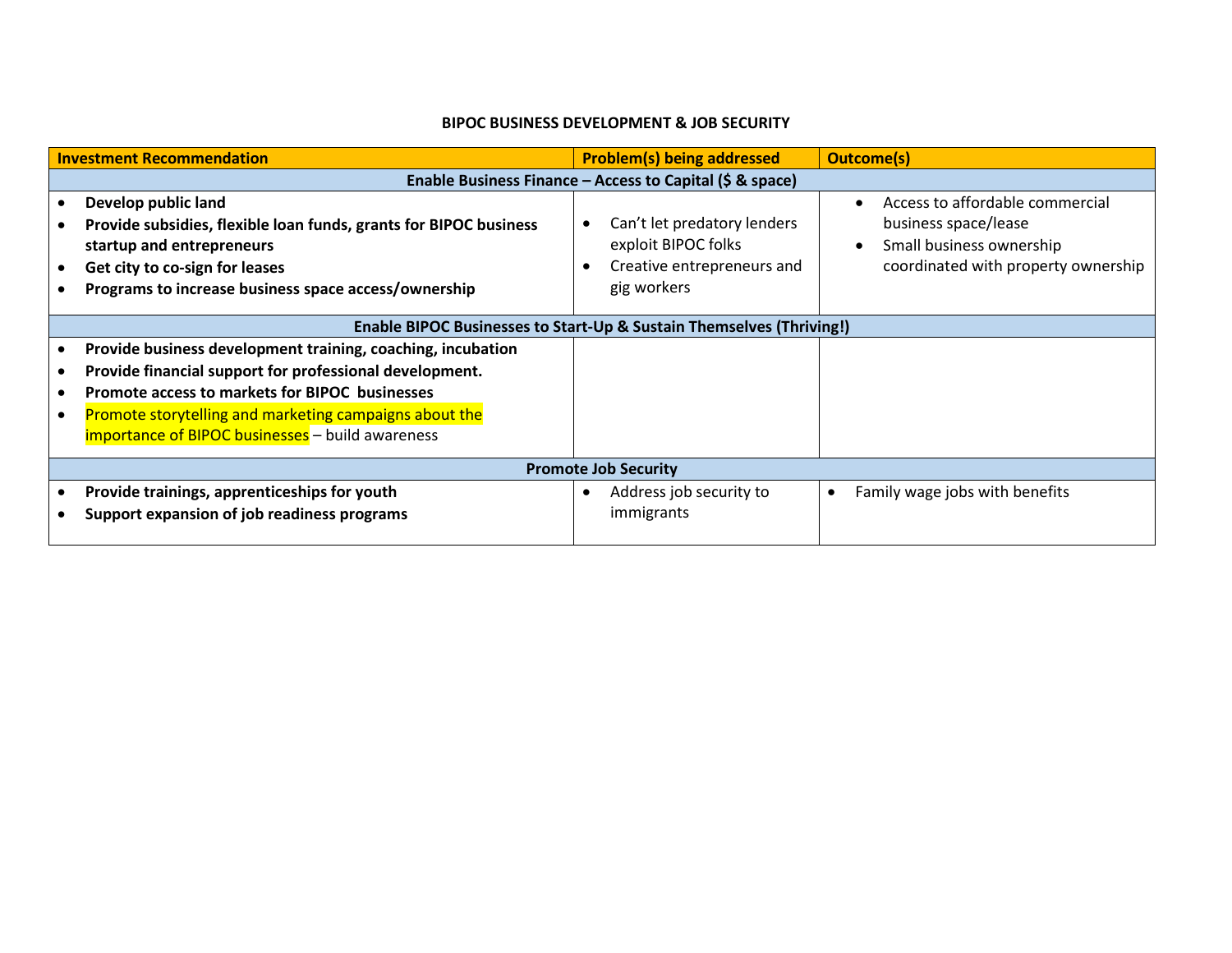### **HEALTH DISPARITIES**

| <b>Investment Recommendation</b> |                                                                                                                                                                                                                                                                                                                                                                                               | <b>Problem(s) being addressed</b>                                                                                                        | <b>Outcome(s)</b>                                                                                                                                |
|----------------------------------|-----------------------------------------------------------------------------------------------------------------------------------------------------------------------------------------------------------------------------------------------------------------------------------------------------------------------------------------------------------------------------------------------|------------------------------------------------------------------------------------------------------------------------------------------|--------------------------------------------------------------------------------------------------------------------------------------------------|
|                                  |                                                                                                                                                                                                                                                                                                                                                                                               | <b>Address Environmental Health Disparities</b>                                                                                          |                                                                                                                                                  |
|                                  | Support programs working to educate & address environmental<br>justice (e.g., Got Green, AARTH)                                                                                                                                                                                                                                                                                               | Industrial pollution<br>$\bullet$<br>impacting human/wildlife<br>health and well being<br>Mitigate effects of extreme<br>health and cold | Access to water, green spaces, health<br>$\bullet$<br>foods, and medical resources<br>Improvement in air quality in low-income<br>neighborhoods. |
|                                  |                                                                                                                                                                                                                                                                                                                                                                                               | Promote health equity/access                                                                                                             |                                                                                                                                                  |
|                                  | Support treatment programs for BIPOC communities with<br>disparities<br>Support programs that promote health equity - education and<br>neighborhood clinics (cover bills)<br>Funding for health clinics focused on BIPOC community<br>Create a wellness center, truth and reconciliation center,<br>educational /tutor support<br>Invest in a pipeline of BIPOC folks in healthcare workforce |                                                                                                                                          | Better insurance and patient advocacy<br>(city-sponsored programs)                                                                               |
|                                  |                                                                                                                                                                                                                                                                                                                                                                                               | <b>Promote Food Justice</b>                                                                                                              |                                                                                                                                                  |
| $\bullet$                        | Support BIPOC efforts to increase healthy foods, growing food<br>locally, supporting B&I farmers and farm development<br>Support community gardens and education on how to grow food<br>Support programs to promote healthy eating (programs with local<br>chefs)<br>Connect/network/integrate programs                                                                                       |                                                                                                                                          | Access to healthcare through community<br>clinics in wither community-based<br>organizations or churches                                         |
|                                  |                                                                                                                                                                                                                                                                                                                                                                                               |                                                                                                                                          |                                                                                                                                                  |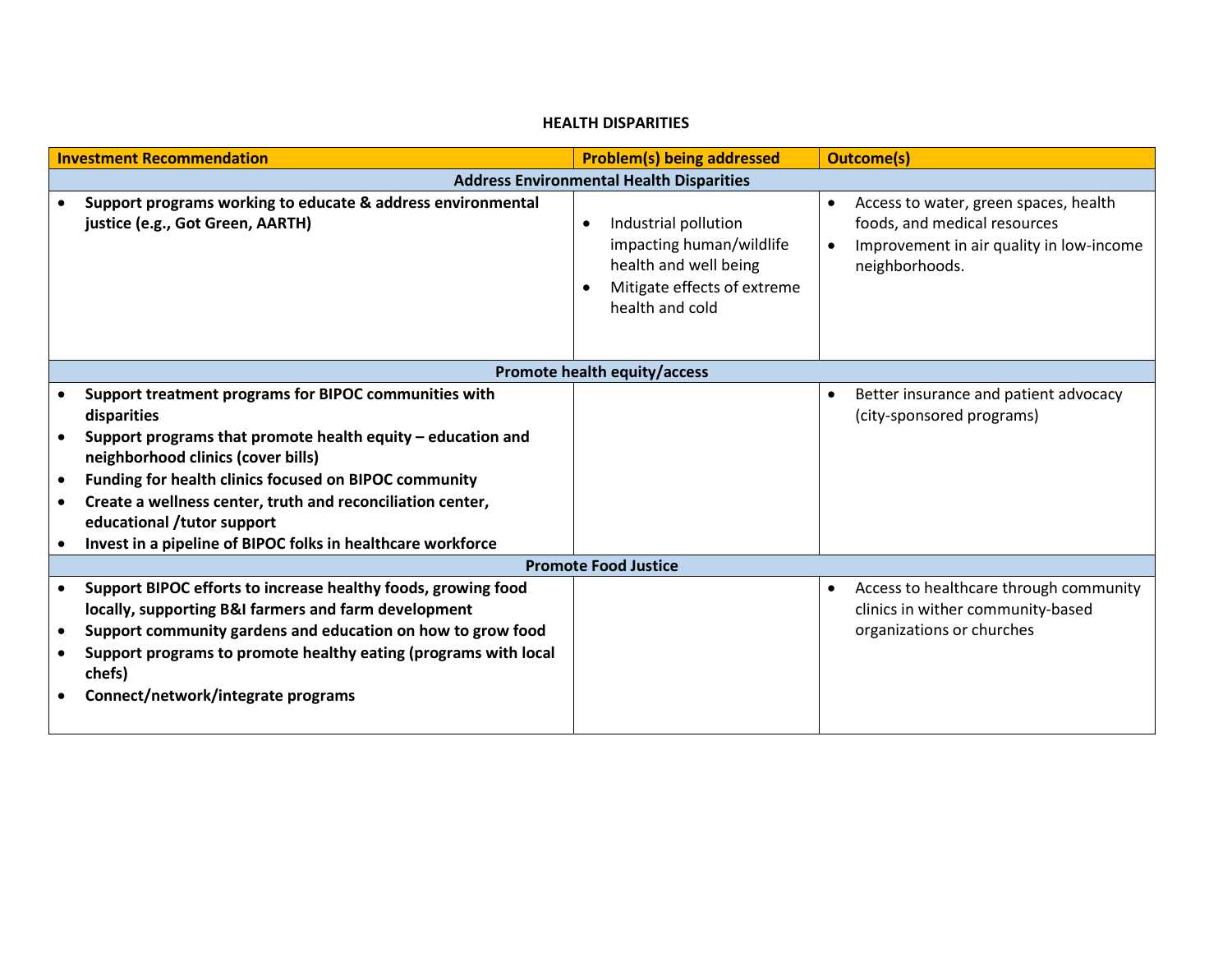### **EDUCATIONAL DISPARITIES**

| <b>Investment Recommendation</b> |                                                                                                                                                                                                                                                                                        | <b>Problem(s) being addressed</b>                                           | <b>Outcome(s)</b>                                                                                                                                              |  |  |
|----------------------------------|----------------------------------------------------------------------------------------------------------------------------------------------------------------------------------------------------------------------------------------------------------------------------------------|-----------------------------------------------------------------------------|----------------------------------------------------------------------------------------------------------------------------------------------------------------|--|--|
|                                  | <b>Educational Disparities</b>                                                                                                                                                                                                                                                         |                                                                             |                                                                                                                                                                |  |  |
|                                  | Promote programs to develop leadership with BIPOC youth - after<br>school programs and college readiness                                                                                                                                                                               | Top 25% of schools in<br>performance league tables to                       | Restorative justice programs focused<br>$\bullet$<br>on youth at risk                                                                                          |  |  |
|                                  | Provide training and education on cultural history (museums,<br>cultural centers)<br>Support organizations that provide BIPOC cultural education (e.g.,                                                                                                                                | allocate places for BIPOC<br>children that are<br>underrepresented by BIPOC | Awareness of trade other non-<br>$\bullet$<br>traditional college route<br>Robust financial support for BIPOC<br>$\bullet$                                     |  |  |
| $\bullet$                        | museums, cultural center, etc)<br>Fund programs for formerly incarcerated BIPOC individuals<br>Fund scholarships to some private schools<br>Fund organizations that teach citizens about financial<br>management, credit<br>Fund organizations that incorporate other curricula (e.g., | children across the City as a<br>while                                      | cultural and artistic institutions in<br>Seattle offer cultural education<br>Financial support to college<br>$\bullet$<br>Parent support for K-12<br>$\bullet$ |  |  |
|                                  | environmental education)<br>Support safety net program the bridge schools to family<br>Advocacy for critical levies to drive funding for racial equity(?)                                                                                                                              |                                                                             |                                                                                                                                                                |  |  |
|                                  |                                                                                                                                                                                                                                                                                        |                                                                             |                                                                                                                                                                |  |  |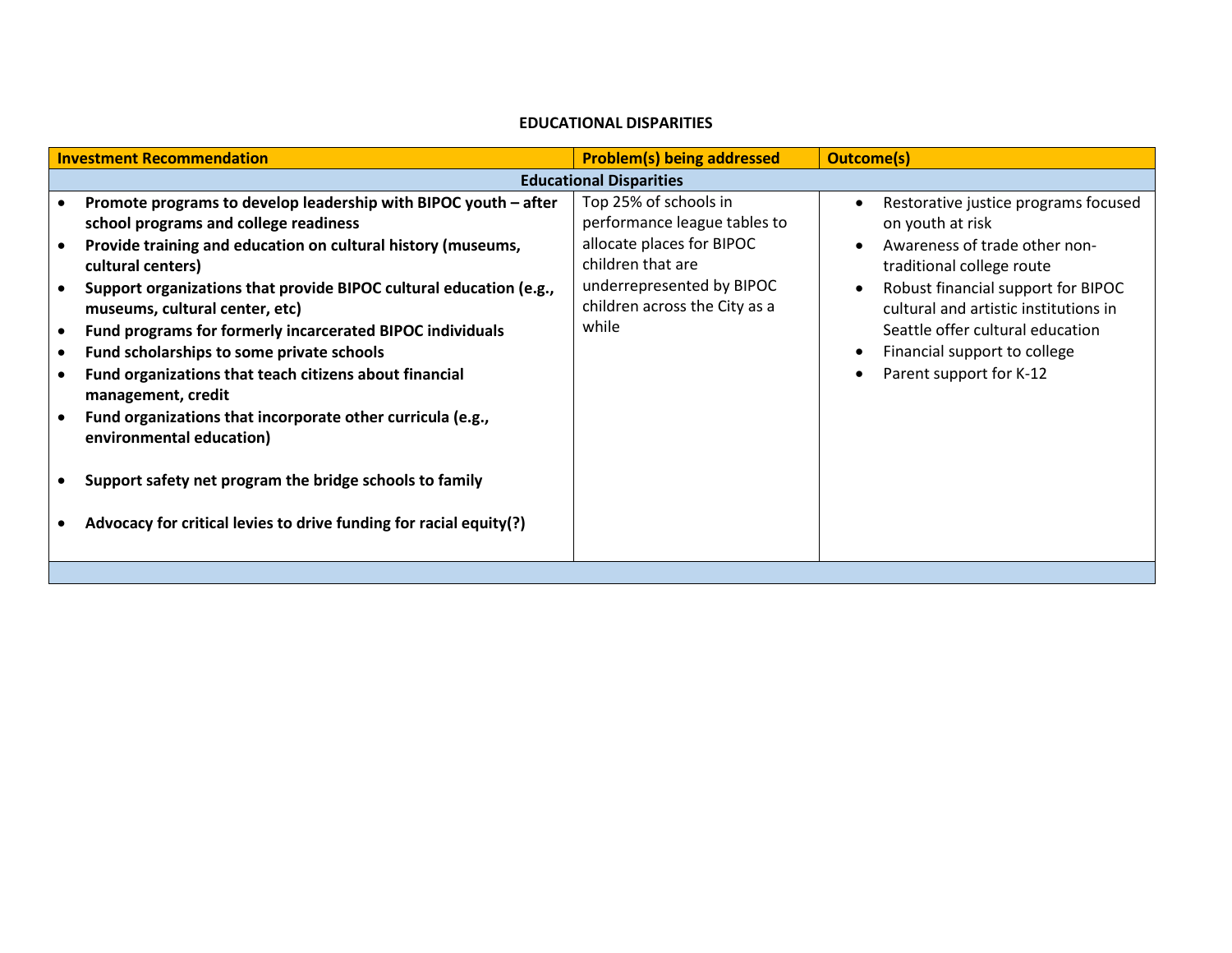### **AFFORDABLE HOUSING**

| <b>Investment Recommendation</b> |                                                                                                                                                                                                                                                                                                                                                                                     | <b>Problem(s) to be addressed</b>                                                                                                                                                                                                                                                                                                           | <b>Outcome(s)</b>                                                                                                                      |
|----------------------------------|-------------------------------------------------------------------------------------------------------------------------------------------------------------------------------------------------------------------------------------------------------------------------------------------------------------------------------------------------------------------------------------|---------------------------------------------------------------------------------------------------------------------------------------------------------------------------------------------------------------------------------------------------------------------------------------------------------------------------------------------|----------------------------------------------------------------------------------------------------------------------------------------|
|                                  |                                                                                                                                                                                                                                                                                                                                                                                     | <b>INCREASE AVAILIBILITY OF AFFORDABLE HOUSING</b>                                                                                                                                                                                                                                                                                          |                                                                                                                                        |
|                                  | Construct of more affordable housing that can be purchased after a<br>period of renting on a lease to purchase basis<br>Support the purchase of underused city land for production of<br>community necessities - food growing, mental health facilities,<br>housing ownerships<br>Create apartment units that are owned to begin path to wealth<br>creation                         |                                                                                                                                                                                                                                                                                                                                             | Construction recommendation to the city<br>$\bullet$<br>More low income and affordable housing<br>$\bullet$<br>contraction across City |
|                                  |                                                                                                                                                                                                                                                                                                                                                                                     | <b>Funding/Financial Assistance for Housing</b>                                                                                                                                                                                                                                                                                             |                                                                                                                                        |
| $\bullet$                        | Provide down payment assistance programs for individuals who do<br>not qualify for traditional state and federal ownership programs<br>Expand deposit assistance program for home ownership<br><b>Create low-interest funds to financial institutions</b><br>Provide funding for emergency housing and foreclosure prevention<br>Fund programs that prepare folks for homeownership |                                                                                                                                                                                                                                                                                                                                             |                                                                                                                                        |
|                                  |                                                                                                                                                                                                                                                                                                                                                                                     | <b>Other Recommendations /Ideas</b>                                                                                                                                                                                                                                                                                                         |                                                                                                                                        |
|                                  | Create program to develop the capacity for BIPOC communities to<br>build affordable housing<br>Work to revitalize historical sites<br>Education on finance - learning about credit, mortgage, stocks, etc<br>Support churches to develop their land for affordable housing                                                                                                          | Gentrification occurring in<br>$\bullet$<br>vulnerable communities and<br>causing displacement.<br>The city should work with<br>$\bullet$<br>black businesses and<br>churches to develop their<br>properties to provide<br>affordable housing for the<br>congregation and<br>community to help retain<br>and build a strong<br>neighborhood |                                                                                                                                        |